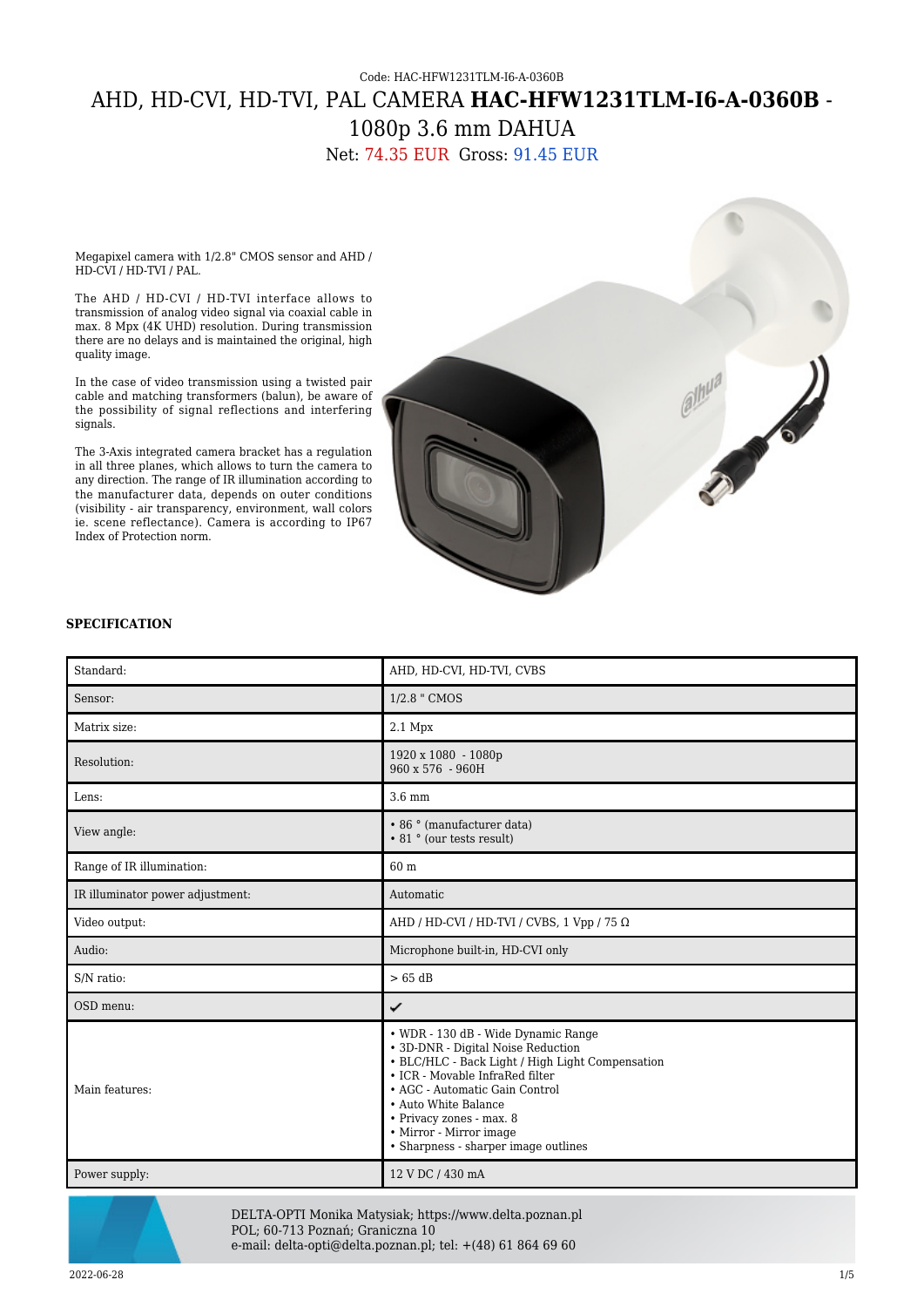| Power consumption:     | $\leq$ 5.1 W             |
|------------------------|--------------------------|
| Housing:               | Compact, Plastic + Metal |
| Color:                 | White                    |
| "Index of Protection": | IP67                     |
| Operation temp:        | $-40 °C  60 °C$          |
| Weight:                | $0.29$ kg                |
| Dimensions:            | 198 x 80 x 76 mm         |
| Manufacturer / Brand:  | <b>DAHUA</b>             |
| Guarantee:             | 3 years                  |

## **PRESENTATION**

Front view:



Side view:



Camera mounting side view:



DELTA-OPTI Monika Matysiak; https://www.delta.poznan.pl POL; 60-713 Poznań; Graniczna 10 e-mail: delta-opti@delta.poznan.pl; tel: +(48) 61 864 69 60

2022-06-28 2/5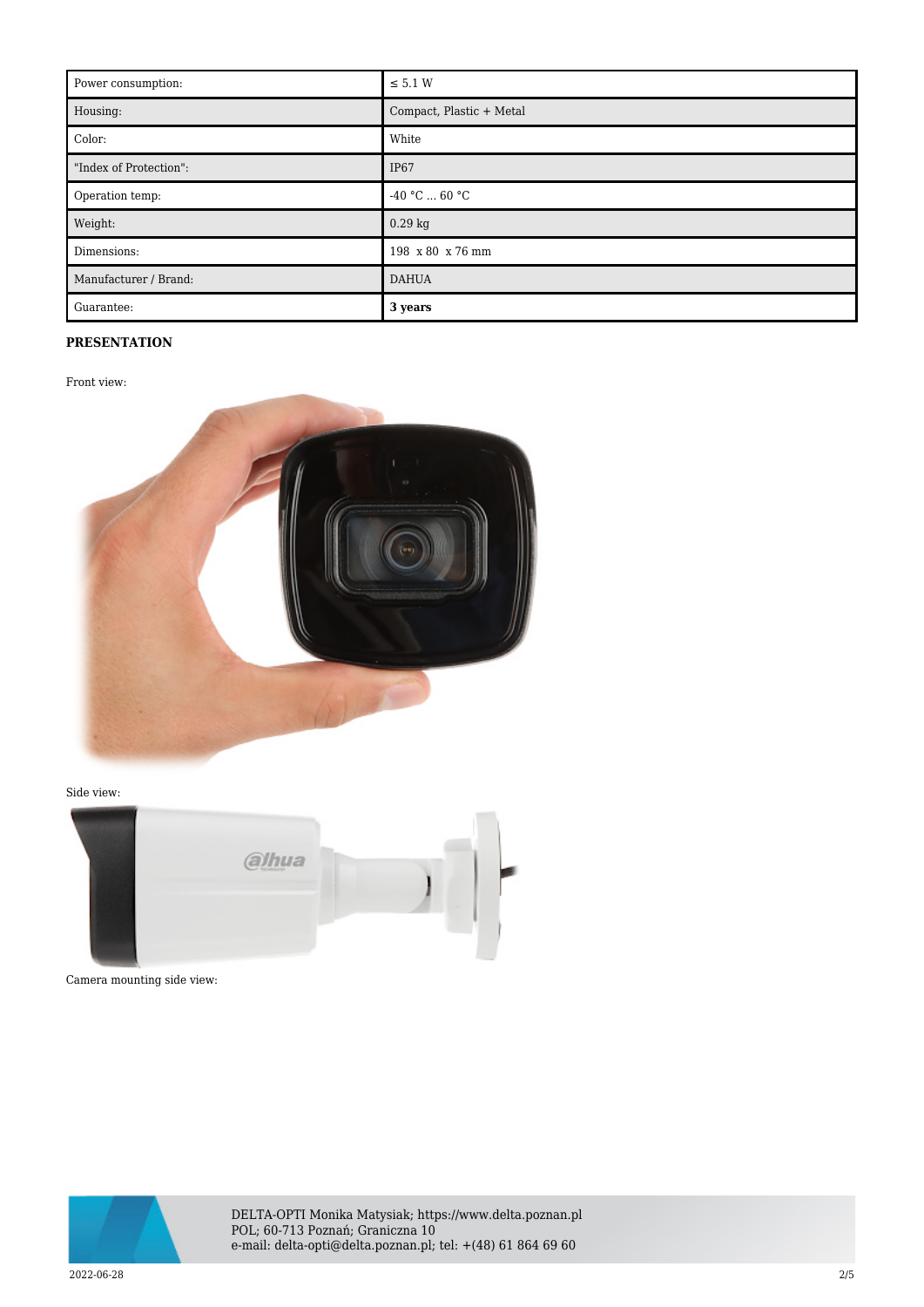





In the kit:



**OUR TESTS**

AHD:

Camera image at artificial illumination (about 30Lux):





DELTA-OPTI Monika Matysiak; https://www.delta.poznan.pl POL; 60-713 Poznań; Graniczna 10 e-mail: delta-opti@delta.poznan.pl; tel: +(48) 61 864 69 60

2022-06-28 3/5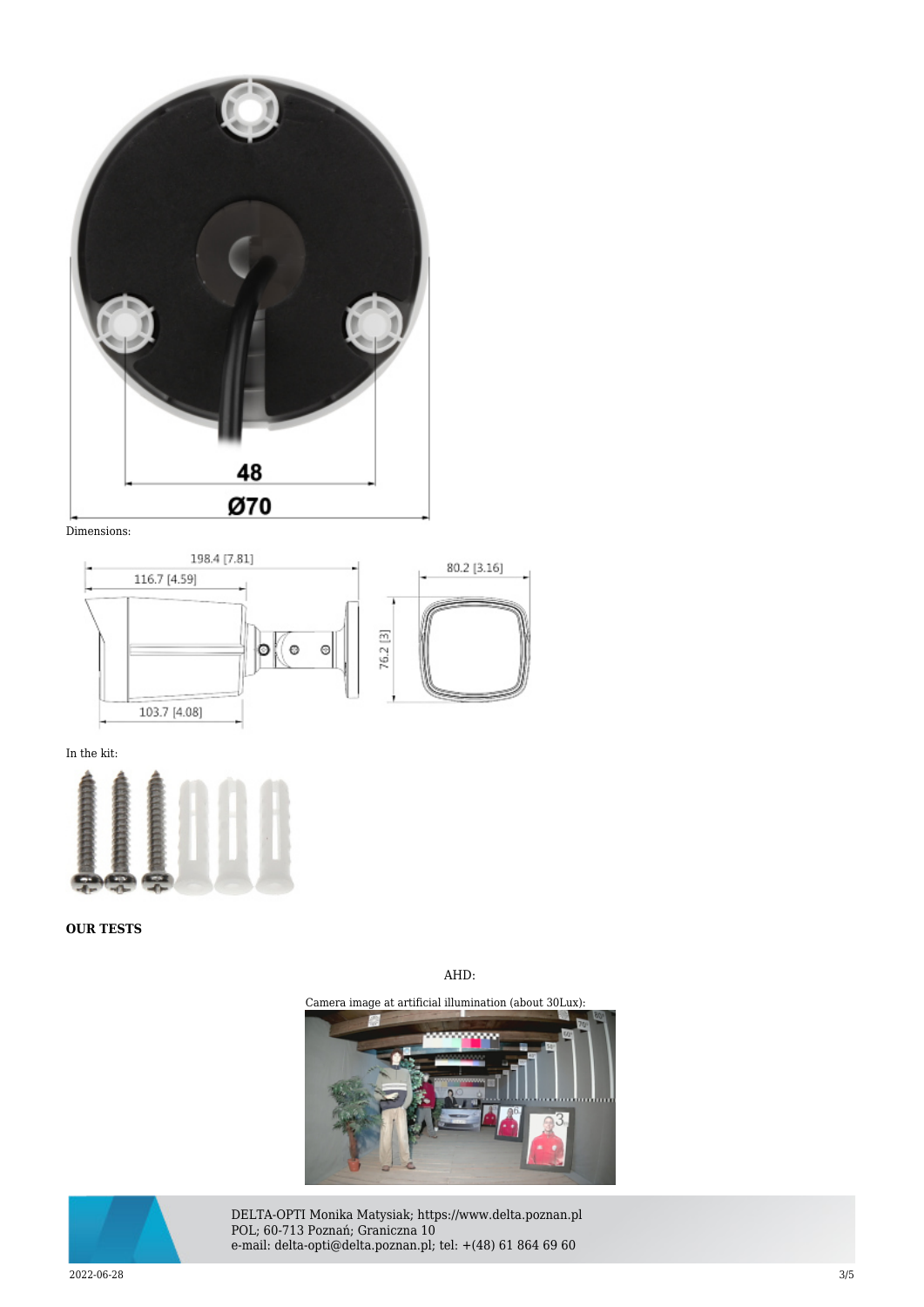[Camera image at night conditions with internal built-in IR il](https://sklep.delta.poznan.pl/obrazki2/hac-hfw1231tlm-i6-a-0360b_ahd_img11_d.jpg)luminator on:



Camera image at direct strong light opposite to camera:



HD-CVI:

Camera image at artificial illumination (about 30Lux):



Camera image at night conditions with internal built-in IR illuminator on:



[Camera image at direct strong light opposite to camera:](https://sklep.delta.poznan.pl/obrazki2/hac-hfw1231tlm-i6-a-0360b_cvi_img12_d.jpg) 





DELTA-OPTI Monika Matysiak; https://www.delta.poznan.pl POL; 60-713 Poznań; Graniczna 10 e-mail: delta-opti@delta.poznan.pl; tel: +(48) 61 864 69 60

2022-06-28 4/5